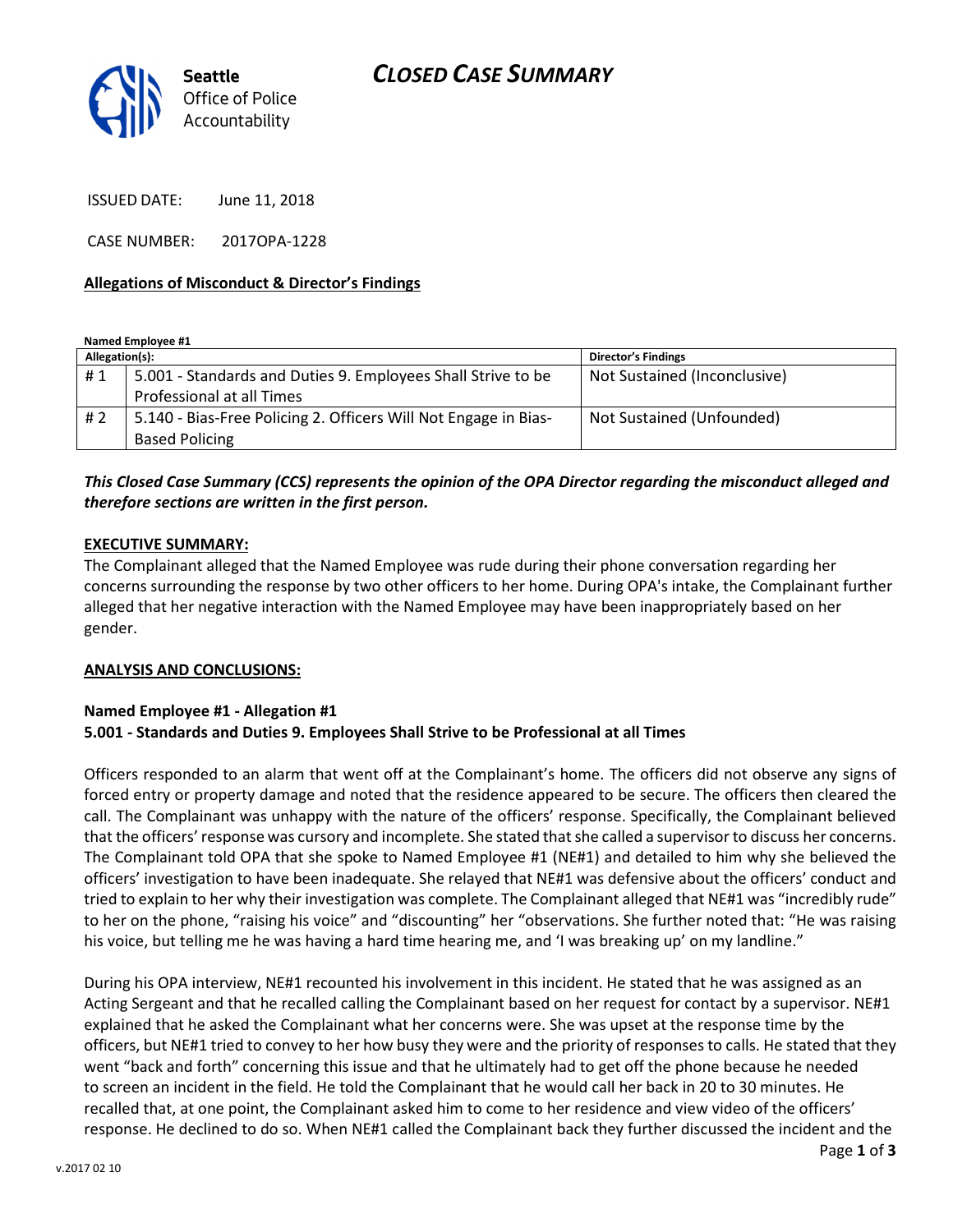

Seattle Office of Police Accountability

# CLOSE CASE SUMMARY

OPA CASE NUMBER: 2017OPA-1228

Complainant told him that she was concerned she would be fined by the City of Seattle for a "false alarm." NE#1 addressed this issue with her, but the Complainant remained upset. At that point, NE#1 provided her with OPA's contact information. NE#1 stated that he spoke to the involved officers after he talked to the Complainant to get their accounts of what occurred. The officers indicated that they handled this call as they would have handled any other alarm.

NE#1 denied that he was "incredibly rude" to the Complainant. He stated that, at one point, he did raise his voice, but that it was not out of frustration or anger. Instead, he raised his voice because "there was a beeping noise [on the phone line] and it sounded like it was breaking up." NE#1 stated that he did not use a tone that was bullying towards the Complainant and that he was not "demeaning and belittling." NE#1 denied unilaterally hanging up on the Complainant. NE#1 further denied that he discounted her observations. In response to the Complainant's allegation that he was "defensive" of the officers, NE#1 stated that he believed that the officers handled this call in a standard manner and that he relayed this to the Complainant.

SPD Policy 5.001-POL-9 requires that SPD employees "strive to be professional at all times." The policy further instructs that "employees may not engage in behavior that undermines public trust in the Department, the officer, or other officers." (SPD Policy 5.001-POL-9.)

Here, there is a dispute of fact as to the nature of the interaction between NE#1 and the Complainant. The Complainant alleged that NE#1 was unprofessional, but NE#1 denied engaging in such behavior. Instead, NE#1 explained that he tried to address the Complainant's concerns with patience and understanding, but that, when she continued to be upset, he referred her to OPA. There is no recording of the telephone conversation and thus no evidence establishing the tone and demeanor of both parties by a preponderance of the evidence. As such, I cannot reach a conclusive determination concerning this allegation and, accordingly, I recommend that this allegation be Not Sustained – Inclusive.

Recommended Finding: Not Sustained (Inconclusive)

### Named Employee #1 - Allegation #2

5.140 - Bias-Free Policing 2. Officers Will Not Engage in Bias-Based Policing

The allegation of bias was premised on the Complainant's allegation to OPA that NE#1's purported unprofessional demeanor towards her was based on her gender. Specifically, the Complainant suggested to OPA that, had NE#1 been speaking with her husband instead of her, he might have handled the call differently or have been more concerned. NE#1 adamantly denied that this was the case and stated that the nature of his interaction with the Complainant had nothing to do with her gender.

SPD policy prohibits biased policing, which it defines as "the different treatment of any person by officers motivated by any characteristic of protected classes under state, federal, and local laws as well other discernible personal characteristics of an individual." (SPD Policy 5.140.) This includes different treatment based on the race of the subject. (See id.)

Even if NE#1 was unprofessional in this case, which I do not find based on the evidentiary record, there is nothing suggesting that this was based on bias on the part of NE#1. Indeed, the Complainant presented no specific